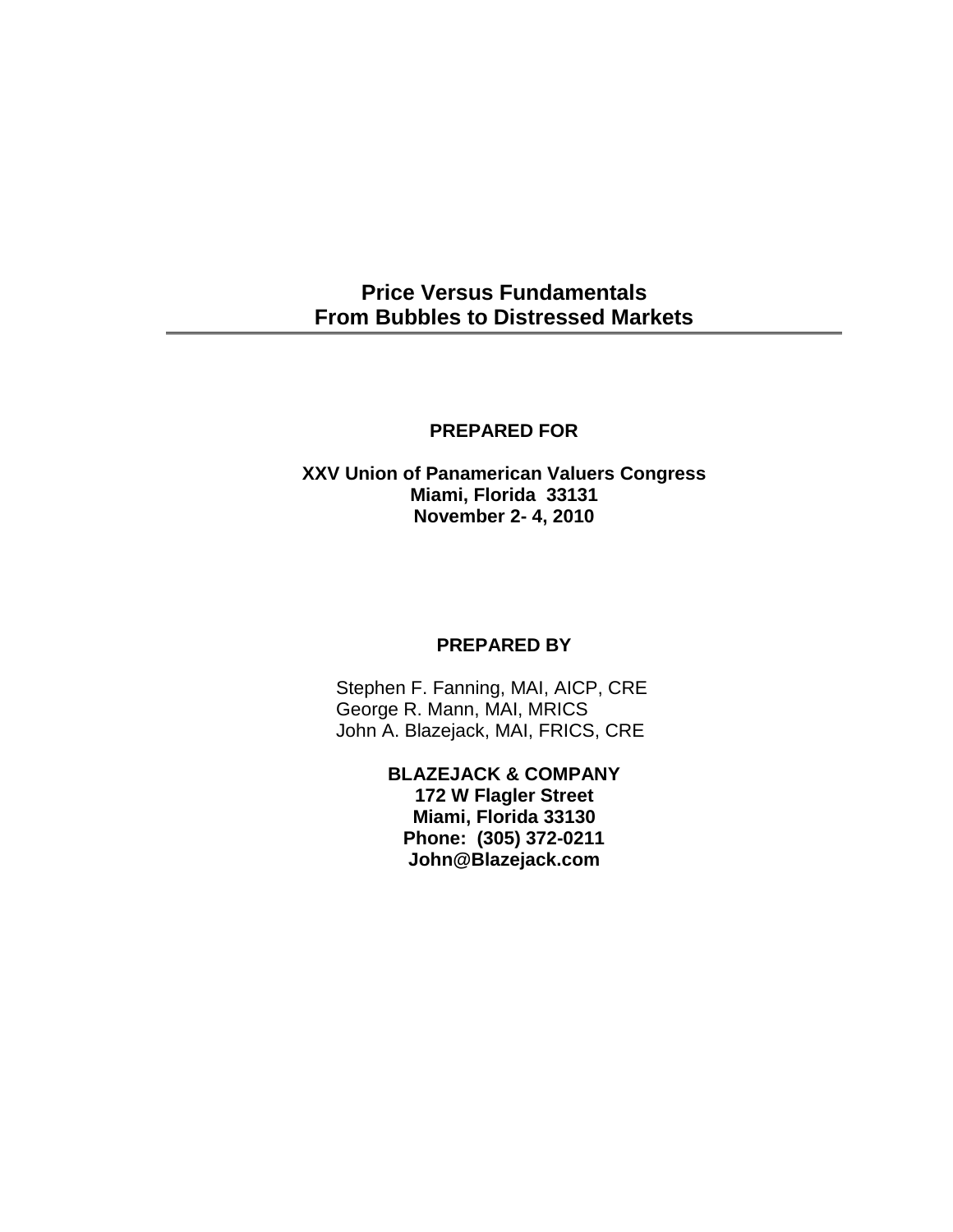## **Article Summary**

Appraisal of real estate requires recognition of two different economic concepts: 1) the capital - transaction market (buy/sell transaction market) and 2) the fundamental value of property use. This article will show that the two economic concepts can have differing value indications when either market is in great flux.

The problem is the two market segments are vacillating, at times, with some interaction with each other, and at other times are independent of each other. When the data overlaps or are not correctly recognized and/or analyzed, the value conclusions can be uncertain. The solution may be to not just pick one market segment to utilize in valuation - transaction only or fundamental data only - but to know when to use data from each market segment, that is, know when to mix and when not to mix the data, and when to use the two different market segments to check results gained from the other. **Biography**

Stephen F. Fanning, MAI, CRE, AICP, has been in the real estate and city planning field for over 30 years including the last 25 years as owner of consulting firm in Denton, Texas specializing in planning, market analysis and real estate appraisals. Fanning has been an instructor and author for the Appraisal Institute for 25 years with emphasis on Market Analysis and Highest and Best Use.

George R. Mann, MAI, MRICS, is Managing Director of Collateral Evaluation Services, LLC with a total of 24 years experience: four years as an independent fee appraiser, two years as a real estate assessor, and 18 years with banking institutions. Mann graduated from the University of Florida and earned his MBA from Averett University. He has had articles published in the RMA and Appraisal Journals. He has appraised and reviewed all types of commercial real estate in over 35 states and seven foreign countries.

John A. Blazejack, MAI, CRE, FRICS, is president of Blazejack & Company Real Estate Counselors, a Miami, Florida based Counseling and Valuation firm founded in 1988. He is a graduate of Florida State University and has a MSM in Real Estate from Florida International University. Blazejack has been an instructor for the Appraisal Institute teaching Market Analysis courses for 25 years.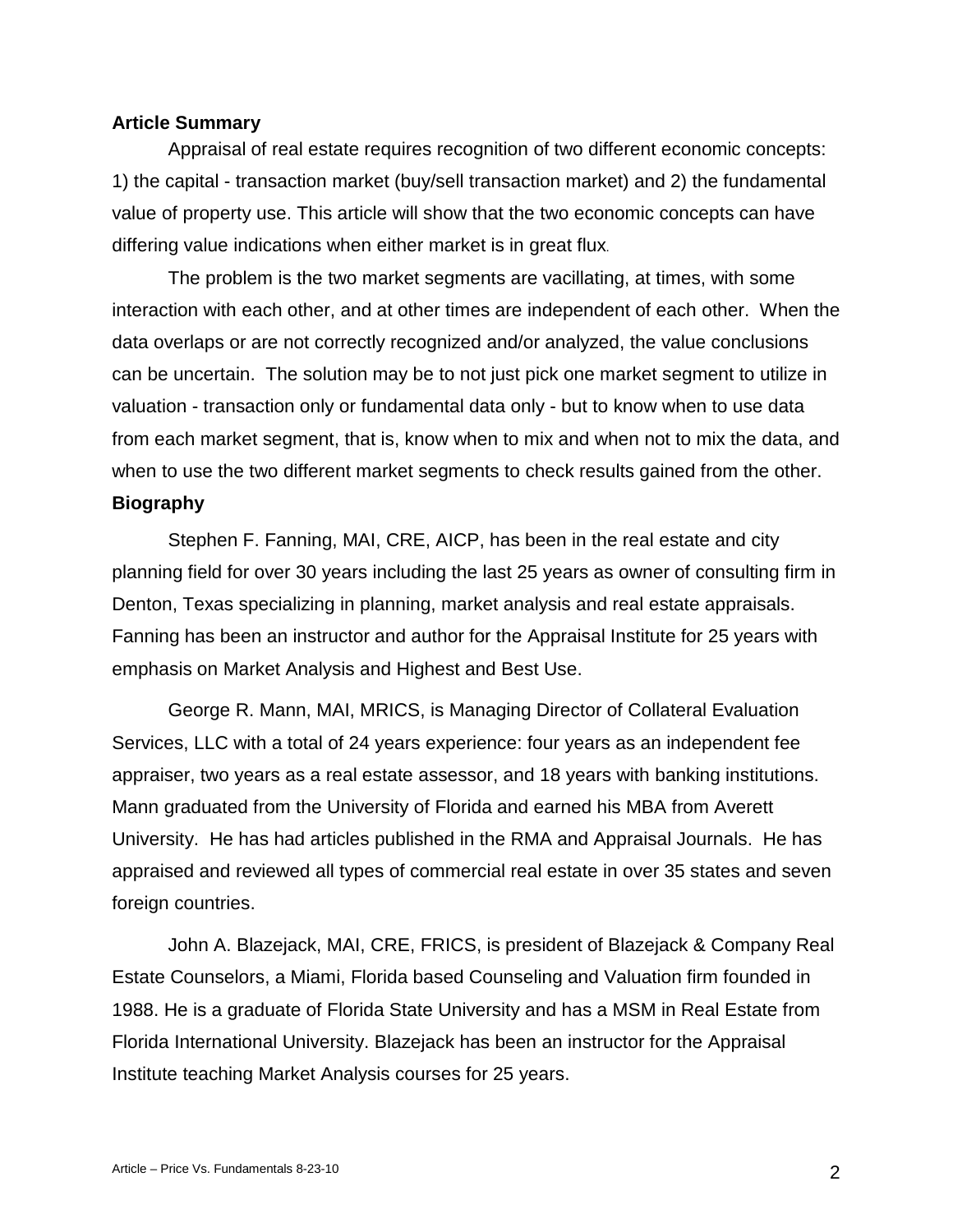## **Certification**

The authors certify that this is an original work and that publication is permitted without restriction.

Stephen Fanning

Stephen Fanning<br>Blooden-Harming<br>George Mann<br>Jege R. Mann

DRANGE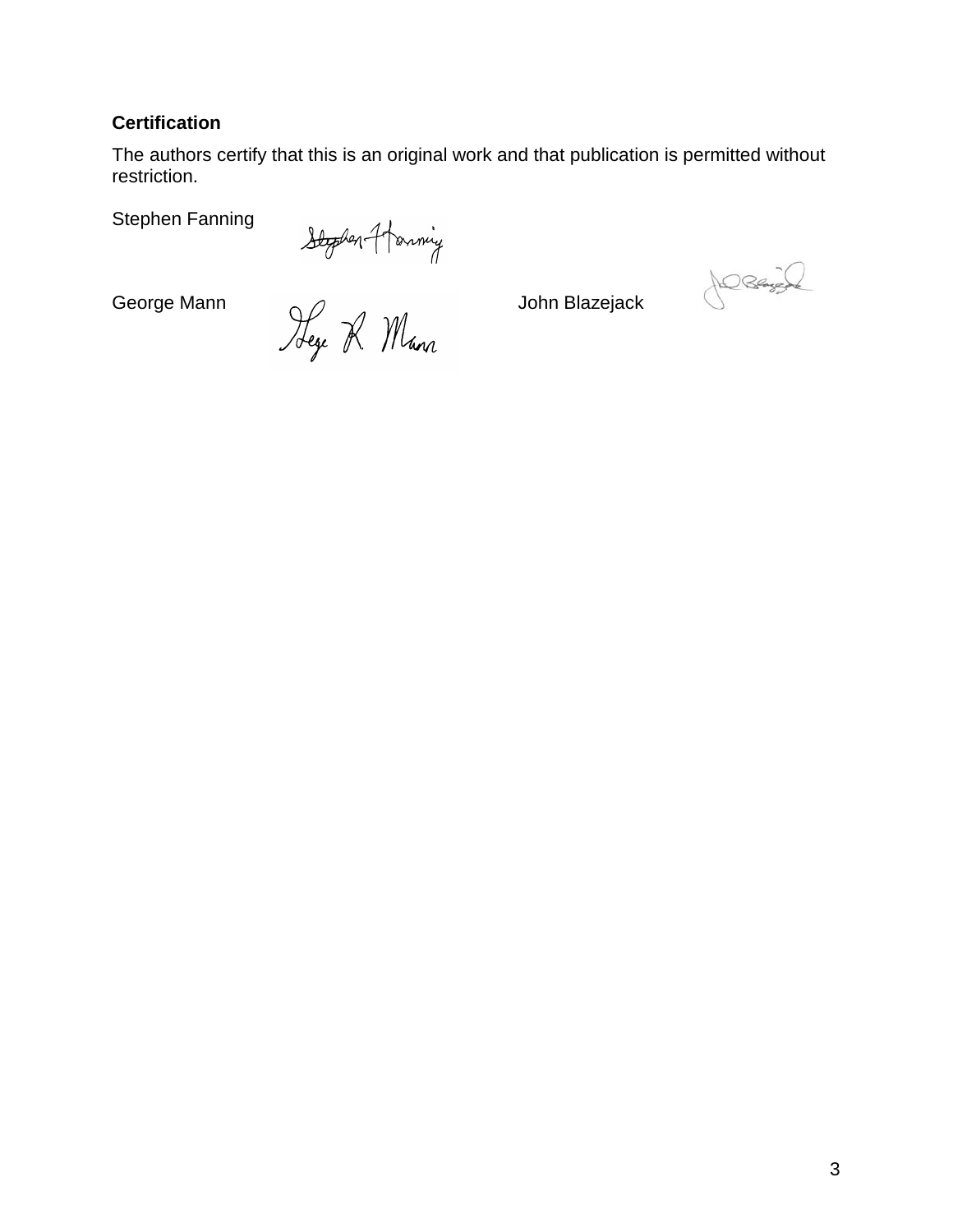Price Vers us Fundamentals – From Bubbles to Dis tres s ed Markets

"*What needs to happen now is difficult, but we need to get real estate back to the*  values that it's worth."<sup>[1](#page-3-0)</sup> -- Todd Maclin, chief executive of commercial banking at JPMorgan Chase in a statement about the real estate market in January 2010.

"*Price is what you pay, value is what you get.*" Warren Buffett

The purpose of this article is to start a discussion about what these statements mean and the implications for real estate valuation. Both statements refer to hyper transaction markets with many purchasers buying on speculation in anticipation of rapid transaction price appreciation.<sup>[2](#page-3-1)</sup> James R. Delisle, PHD, in his Spring 2009 Financial Views Article for The Appraisal Journal<sup>[3](#page-3-2)</sup> summed up the characteristics of these types of markets. He noted that the current bubble (2005-07) was caused in part by government intervention that created "renewed interest in real estate as an asset class attracting a wave of new players who were not sensitive to the importance of underlying real estate market fundamentals." James went on to say in this article that the current real estate bubble is not new but similar to the 1980 bubble and consequently the downturn transaction market of the early 1990s.

Thus, the statements – *long term value, values that it's worth, value is what you get -* refer to the value obtained from the underlying fundamentals of the property as opposed to the price one might pay in the transaction market for that asset at any particular point in time.

## *The Difference Between Transaction Price and Fundamental Value*

Fundamental Analysis is defined<sup>[4](#page-3-3)</sup> as "A study that focuses on the underlying factors that affect the property's actual use and the ability to economically support that *use."*

<span id="page-3-0"></span> <sup>1</sup> Todd Maclin, chief executive of commercial banking JPMorgan Chase was quoted in a January 20, 2010 Dallas Morning News Article concerning the current real estate market.

<span id="page-3-1"></span><sup>&</sup>lt;sup>2</sup> Allen Greenspan called it "irrational exuberance" which Robert J. Shiller turned into a book title; in the 2<sup>nd</sup> Edition (2005 Princeton University Press) was among the first to warn of the global financial crisis tha

<span id="page-3-2"></span><sup>,&</sup>lt;br>James R. Delisle, PhD, "Too Much Pain, Too Little Gain" Financial Views, Spring 2009, The Appraisal Journal of the Appraisal Institute. James provides a very good historical overview of the how and why the previous real estate transaction markets have

<span id="page-3-3"></span>over heated and then bottomed numerous times.<br><sup>4</sup> The Dictionary of Real Estate Appraisal, 5<sup>th</sup> Edition, 2010 Appraisal Institute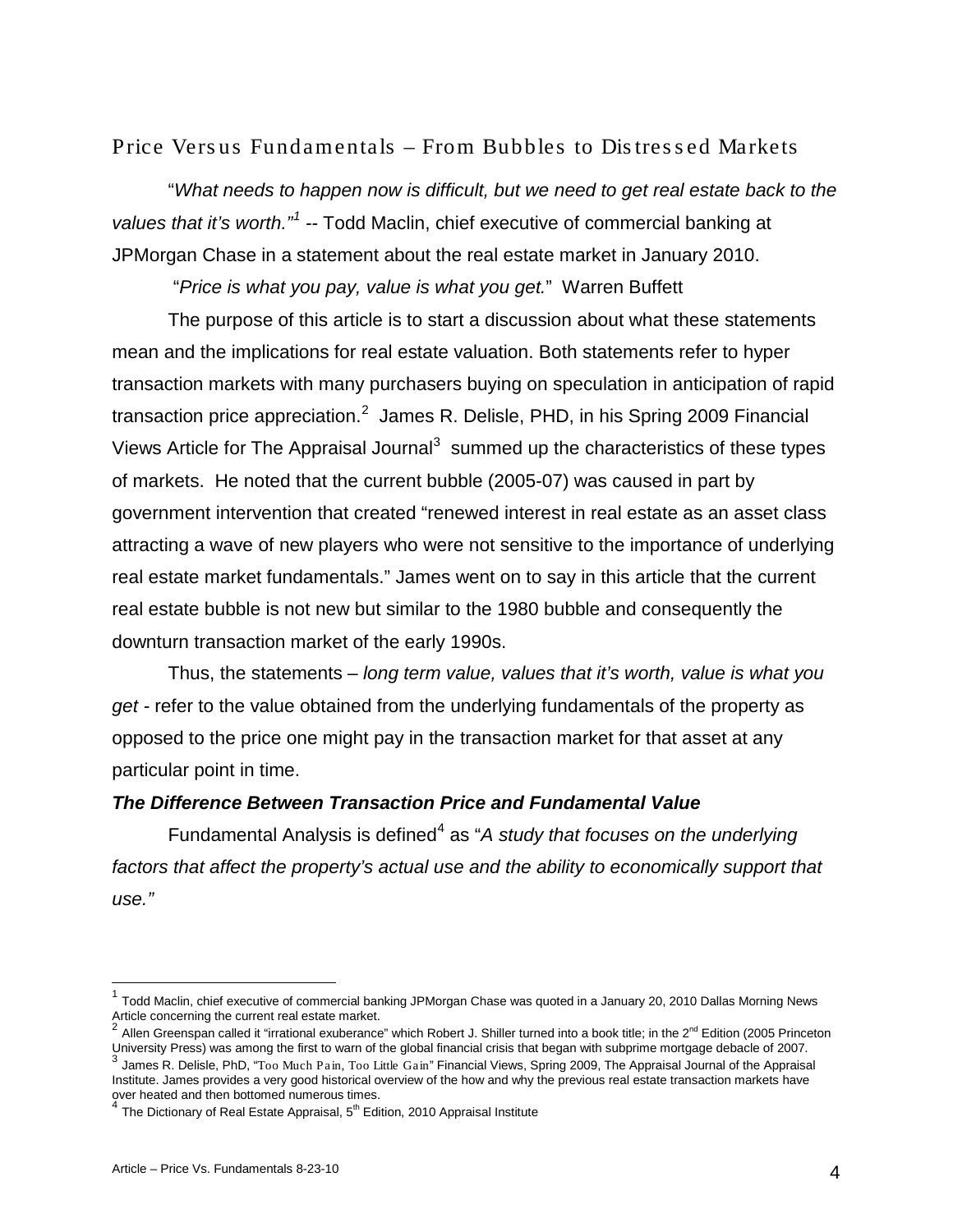In other words, the term, *fundamental analysis* simply refers to the analysis of the economic well-being of a financial entity - in this case real estate - as opposed to only its transaction price fluctuations. For example, a restaurant can only afford to spend 7% of gross sales on real estate costs, so this income net of expenses capitalized then could be considered the fundamental value of the real estate for that use. The actual purchase price for this property might vary significantly depending on such things as too much investment capital chasing too little real estate, or speculation that the market is increasing so fast that a buy in and quick resell can make a profit.

Historically, prices have not always been in sync with the underlying fundamentals,<sup>[5](#page-4-0)</sup> but what has often happened is prices typically rose due to good fundamentals in the market. Then the prices tended to spike artificially due to such things as low interest and easy credit, a situation similar to what was observed in the recent bubble market.

Prices continue to rise above the fundamental base on the hope or speculation that someone can be found to buy the asset above its previous price. This bubble period usually ends by the realization that properties are inflated well above their fundamental value, leaving the market prone to instability. The transaction prices typically drop below fundamental economics after a high period. The market will then tend to slowly recover toward fundamental value. Then the cycle starts over again. However, the key equalizer is always the economics of the underlying fundamentals: jobs, population growth and increases in household income.

The following graph shows the various value concepts. The peak noted as value #1 represents high sale prices during very active markets such as in 2004-06 when financing was readily available from the CMBS products and real estate was bought at extremely low cap rates. The line called value #2 represents the underlying fundamental value, that is, what the property over time could support in terms of user ability to pay. Note that the fundamental line is not always a straight line, but over time it tends to cluster around a straight line. The low point (value #3) represents very low sale prices in the distressed transaction markets.

<span id="page-4-0"></span> <sup>5</sup> Examples: The price of land in the 1980s prior to the S&L crisis, Dot.com's prices before the bust in 2000, subprime housing in 2006, etc.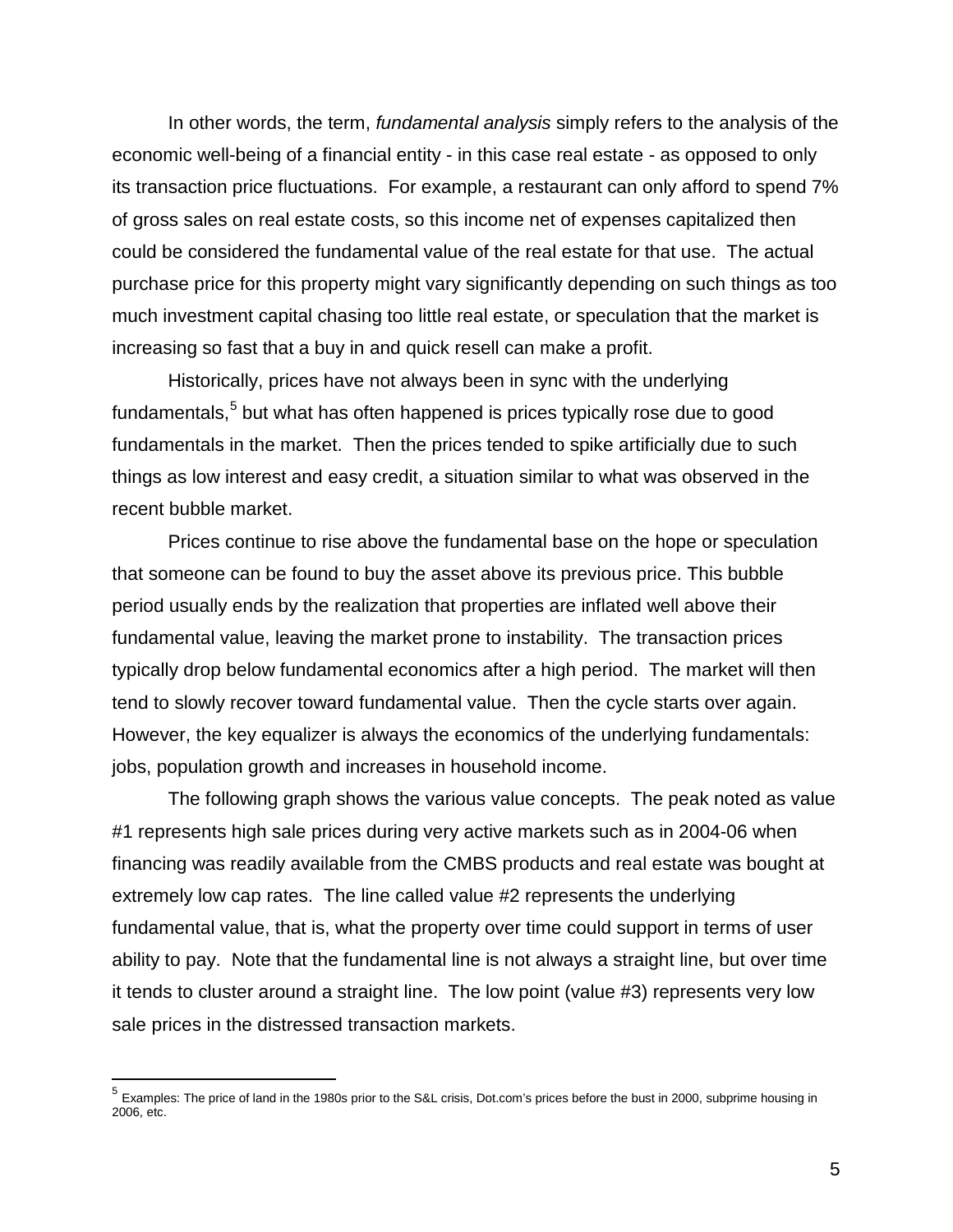

The following chart shows the two economic segments that operate in the market. At many times, these two markets differ greatly due to the availability of financing and investor motivation.



## **TYPES OF REAL ESTATE MARKETS[6](#page-5-0)**

<span id="page-5-0"></span> $^6$  Adapted from  $13^{\text{th}}$  Edition of The Appraisal of Real Estate, page 174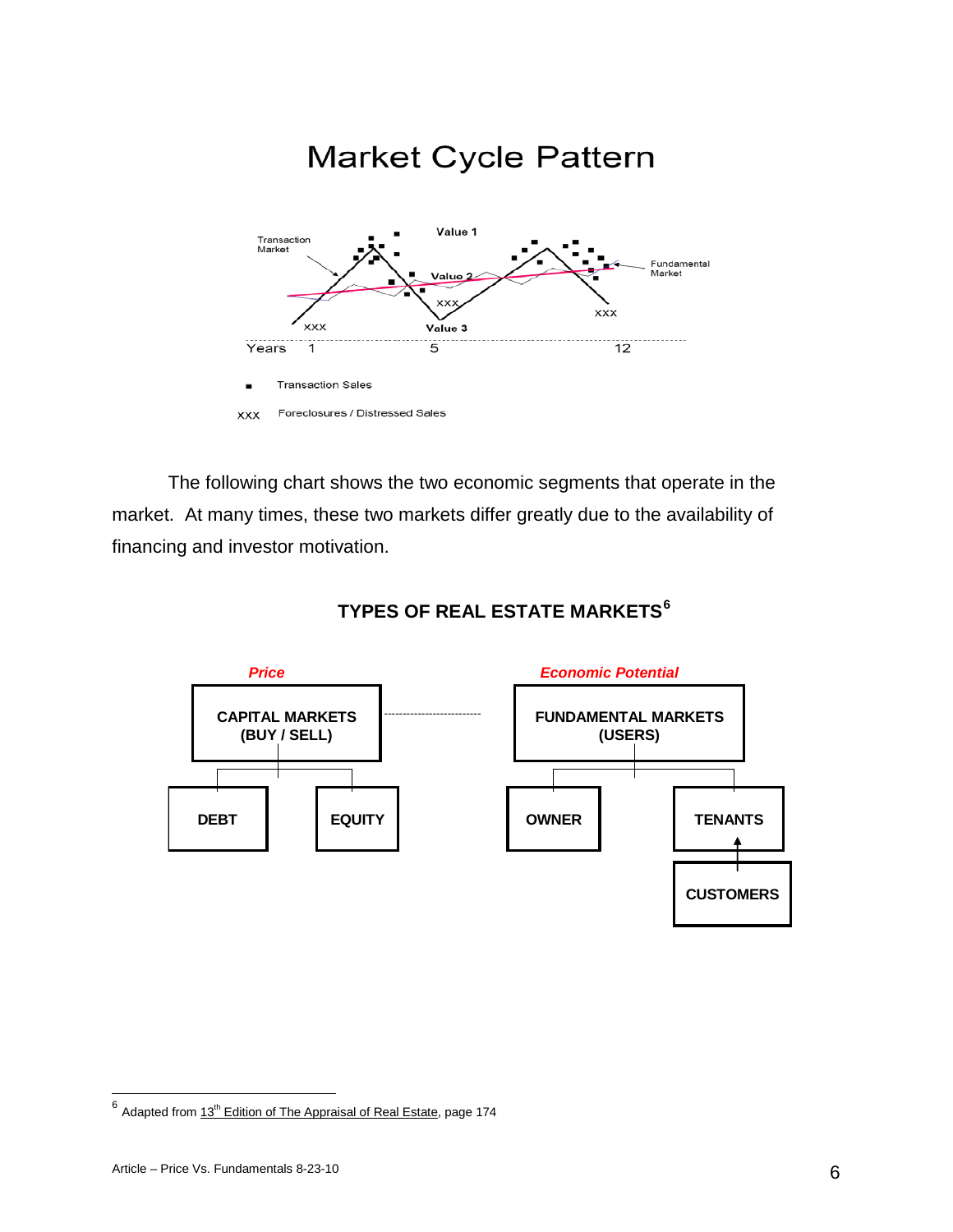## *Economic Literature: Thoughts on the Two Markets Concepts*

The following offers a few examples of the economic literature on this subject. Geltner & Miller started off their book, *Commercial Real Estate Analysis and Investments*[7](#page-6-0) with discussion of real estate markets: "the two major markets that are relevant for analyzing commercial real estate: the space market and the asset market". The terms in the Geltner-Miller book are synonymous with the terms in this paper called the transaction market and the fundamental "user" market.

Flood and Graber, two University of Virginia professors, pointed out in 19[8](#page-6-1)0: $^8$ "When the actual market price depends positively on its own expected rate of change a bubble can occur. … In such conditions, the arbitrary, self-fulfilling expectation of price changes may drive actual price changes independently of market fundamentals."

Dr. James A. Graaskamp noted in a 1981 symposium on Institutional Land Economics:<sup>[9](#page-6-2)</sup> "Not only is there a two-tiered market for real estate as a tool of production and as a commodity-money standard, but the market is further fragmented by financing terms offered, income tax considerations, and motivations for investment or arbitrage (conversions, syndications, trade)."

As Youssefmir, Huberman and Hogg indicated in 1998:<sup>[10](#page-6-3)</sup> "when speculative trends dominate over fundamentals then bubbles form leading an asset's price away from their fundamentals."

Clayton, Ling and Naranjo in  $2008<sup>11</sup>$  $2008<sup>11</sup>$  $2008<sup>11</sup>$  pointed out - classical finance theory assumed that asset traded in relatively frictionless markets reflected rational risk adjustments to future income and there was no role to what they call "investor sentiment." However, they pointed out the inability of the standard present value model to explain the dramatic run-ups and subsequent crashes in asset prices led to the development of the "behavioral finance" approach to asset valuation. " In the behavior models investors sentiment can have a role in the determination of asset prices- independent of

<span id="page-6-0"></span> <sup>7</sup> David M. Geltner and Norman G. Miller, University of Cincinnati, *Commercial Real Estate Analysis and Investment, (University of Cincinnati) pg. 3*

<span id="page-6-1"></span>Robert P. Flood and Peter M. Garber, " Market Fundamentals versus Price- Level Bubbles: The First Test "Journal of Political Economy, (August 1980) pg. 745-770

<span id="page-6-2"></span><sup>&</sup>lt;sup>9</sup> Graaskamp, James A. – Richard B Andrews Symposium on Institutional land Economics, May 21,1981-proceedings re-published<br>by Urban Land Institute, In 1991 in a book Graaskamp on Real Estate, pg. 138

<span id="page-6-3"></span>Michael Youssemir, Bernardo A. Huberman & Tad Hogg, "Bubbles and Market Crashes", Computational Economics, (October 1998) pages 97-114

<span id="page-6-4"></span>Jim Clayton, David C. Ling & Andy Naranjo, " Commercial Real Estate Valuation: Fundamentals Verses Investor Sentiment, Journal of Real Estate Finance and Economics, ( July 17 2008)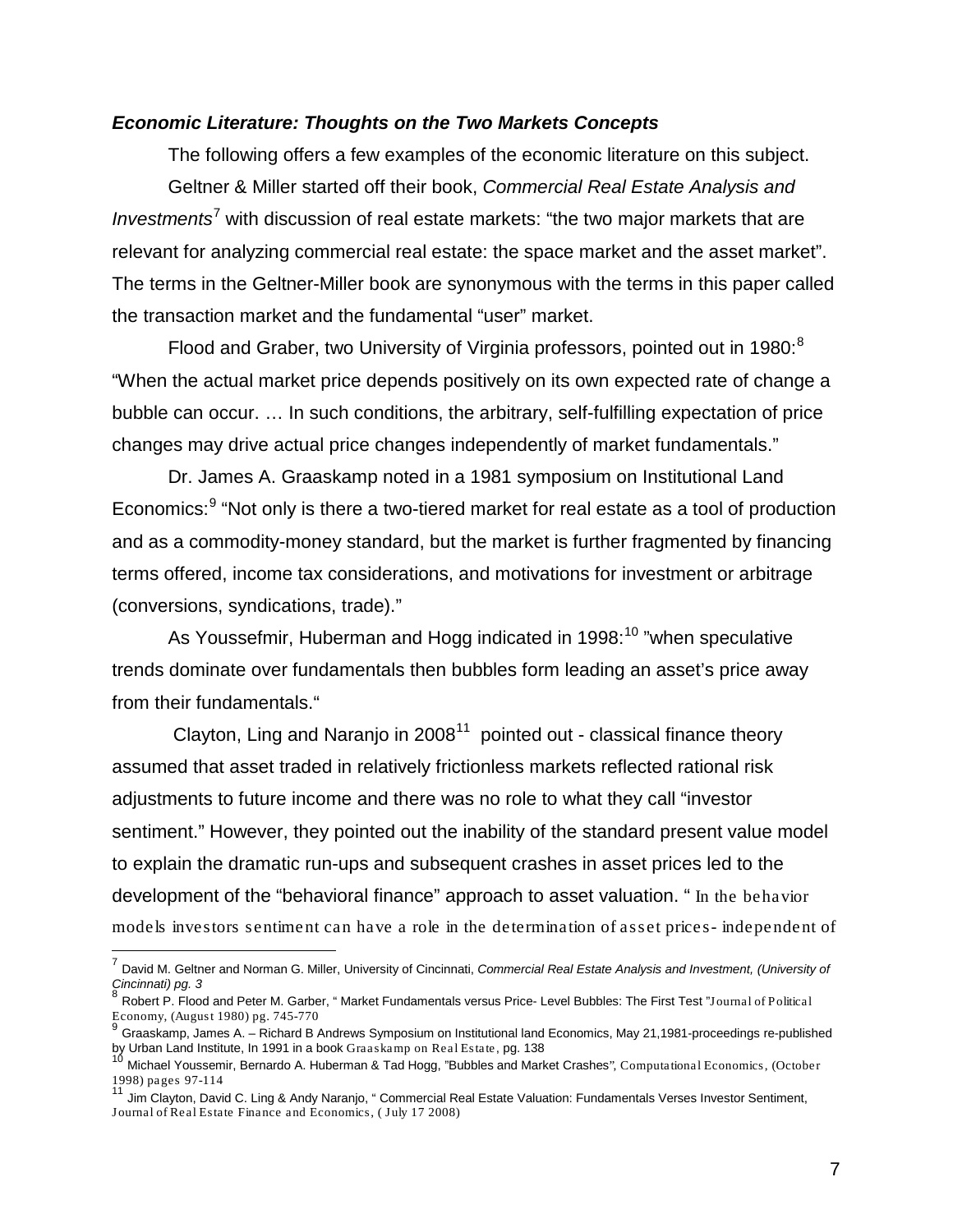market fundamentals."…" Thus, if relatively small frictions in the stock market can cause sustained periods of overvaluation, it seem plausible to posit that private real estate market are potentially more susceptible to such episodes."

#### *FIRREA Recognized the Two Market Concepts in 1990*

In the past, federal appraisal regulations recognized these two concepts in appraisal. In 1990 it was proposed that appraisals for mortgage lending be based on their "economic potential" (i.e., Federal Register, August 22, 1990, Section C, Section 1608.2) and stated that the defined "market value is designed to provide an accurate and reliable measure of the economic potential of property involved in federally related transactions".

Apparently the 1990 FIRREA economic potential requirement, either was not enforced or was eliminated since it appears most mortgage lending appraisals during the last decade were based on the transaction (buy/sell) market and not its fundamentals (economic potential). Appraisals based on the transaction market follow the big market swings as in 2005-07, which leads to very high mortgage lending appraisals, many times outstripping the underlying economics to sustain these values. In the current depressed transaction (buy/sell) market it seems the opposite is happening with extremely low appraisals based on current low transaction (buy/sell) market. On the other hand, if mortgage lending appraisals were based on a property's fundamentals (economic potential), values over time would tend to have more moderate swings and the underlying values would tend to be more sustainable over time.

## *Implications for Valuation Appraisals: Case Study Examples*

The major implication for appraisal is that these two related but separate economic concepts are running parallel in real estate markets, and sometimes, crosspollinating the data can lead to erroneous value conclusions. The following points out a few of the areas in valuation that may create problems and shows some potential solutions.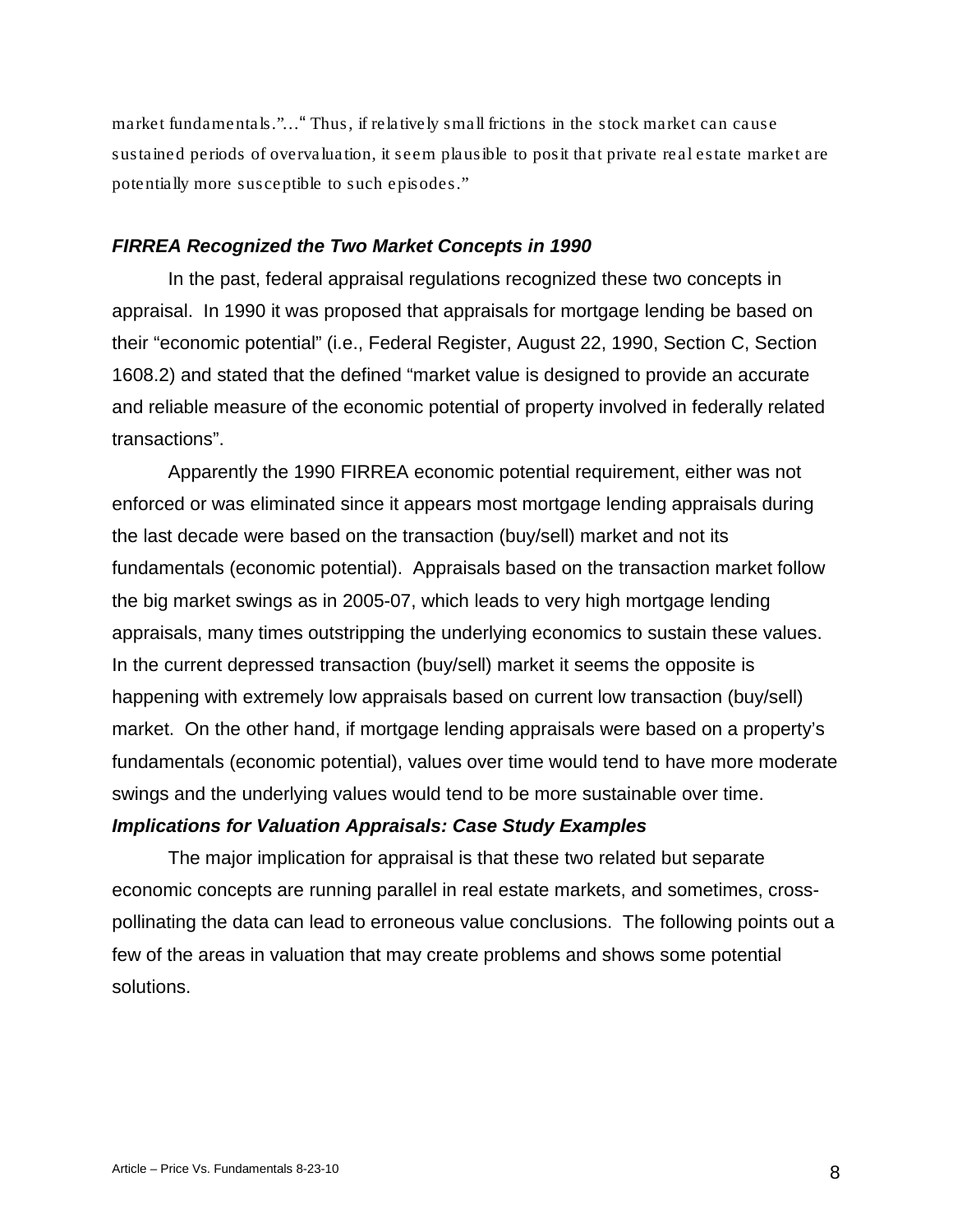#### *Two Schools of Thought in Valuation*

One school of appraisal thought is that market value can and should be explained only by the transaction market. This method can sometimes create problems in valuation unless all three approaches are interconnected with the sales as the basis. The result is the three approaches are not independent and become another way to analyze the transaction market. In stable market conditions this methodology is usually reliable; however, unstable market transaction<sup>[12](#page-8-0)</sup> data or lack of current transactions can lead to widely ranging conclusions.

The other school of thought is that the transaction market data should be separated from the fundamental market data for valuation analysis. This method makes the three approaches to value independent: these are then reconciled into a final value opinion.

In practice the method is not absolute in all cases but would vary with property type, data availability and market conditions. For example in the 2009 market when sales were scarce or non-existent, the value by the fundamental method may have been given more weight. However, in stable markets with numerous sales and stable prices, the sales comparison approach would probably be the leading value indication.

Apprais al Cas e Study #1 - Mixing Trans action Data and Fundamental Data in the Income Approach

The following compares the two different methods: 1) stabilized pro forma with overall rate derived from transaction vs. 2) DCF based on a fundamental forecast.

Consider an appraisal of a 100,000 square foot shopping center in 2006 at the height of the recent speculator-driven real estate boom. The subject center was in a good location but recently lost a couple of key tenants, thus current occupancy was down to 83%. However, the market was very active. Eighteen properties that sold from 2004-05 were reviewed and other centers similar to the subject with occupancy in the 80% to 95% range had sold with very low "pro forma" cap rates in the 6% range. Most buyers in this market tell you they buy in this location on pro forma as they expect to lease up within a year or less so there is no discount for occupancy. As an example,

<span id="page-8-0"></span> $12$  Transaction term is synonymous with the term property sales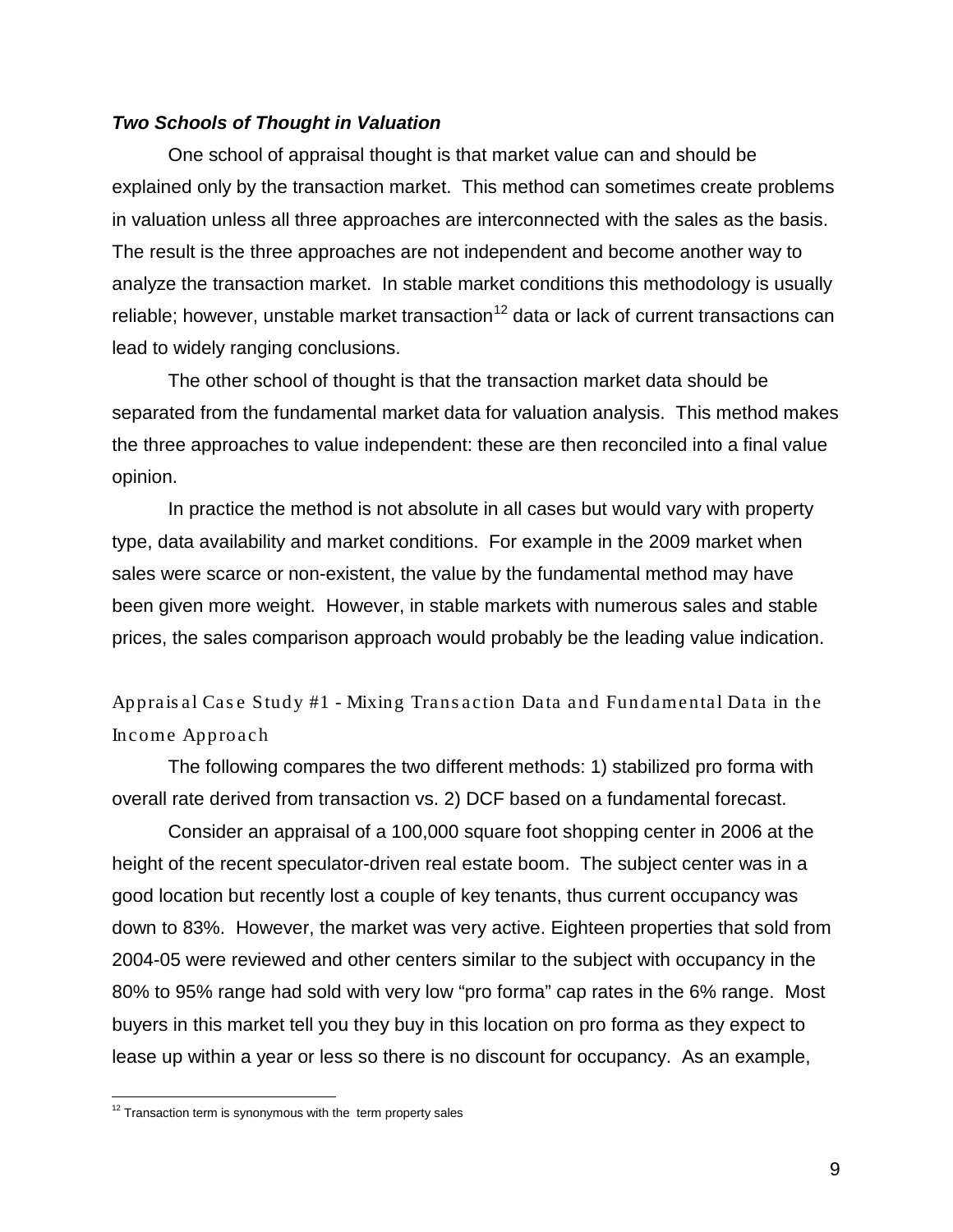one retail center in this market was 70% occupied at sale and sold for a 6.35% cap rate while many 100% occupied centers were selling for about the same cap rate. Properties in this market were selling on a bid basis, meaning a prospective buyer could submit a bid, then negotiate a final price if the bid was near the top of those received. The average occupancy in this market was over 90%. The buyers felt they could get this occupancy also.

With these factors in mind, the typical valuation by "stabilized occupancy" and using a cap rate from the sales method was as follows.

| ESTIMATED VALUE BY OAR - OPERATING PRO FORMA                               |                                                                       |          |                                  |                                                       |  |  |
|----------------------------------------------------------------------------|-----------------------------------------------------------------------|----------|----------------------------------|-------------------------------------------------------|--|--|
| <b>DATA INPUTS</b>                                                         |                                                                       |          |                                  |                                                       |  |  |
| Net Rentable Area                                                          | 100,000 Sq.Ft.                                                        |          |                                  |                                                       |  |  |
| <b>REVENUE</b>                                                             |                                                                       |          | <b>EXPENSES</b>                  |                                                       |  |  |
| <b>Gross Revenue</b><br><b>NNN Reimbursements</b><br>Vacancy & Credit Loss | \$20.50 Per Sq.Ft.<br>\$6.12 Per Sq.Ft.<br>10% of Gross Income C.A.M. |          | <b>Property Tax</b><br>Insurance | \$3.35 Per S.F.<br>\$0.17 Per S.F.<br>\$2.60 Per S.F. |  |  |
|                                                                            |                                                                       |          | Management<br>Reserves<br>Misc.  | 5.00% of EGI<br>\$0.25 Per S.F.<br>\$0.05 Per S.F.    |  |  |
| <b>DATA ANALYSIS</b>                                                       |                                                                       |          |                                  |                                                       |  |  |
| Revenue                                                                    |                                                                       |          |                                  |                                                       |  |  |
| <b>Gross Rent Revenue</b>                                                  | \$2,050,000                                                           |          |                                  |                                                       |  |  |
| Add: NNN Reimbursement                                                     | \$612,000                                                             |          |                                  |                                                       |  |  |
| <b>Potential Gross Income</b>                                              | \$2,662,000                                                           |          |                                  |                                                       |  |  |
| Less Vacancy & Credit Loss                                                 | \$266,200                                                             |          |                                  |                                                       |  |  |
| <b>Effective Gross Income</b>                                              | \$2,395,800                                                           |          |                                  |                                                       |  |  |
| Less Operating Expenses                                                    |                                                                       | % of EGI |                                  |                                                       |  |  |
| <b>Property Tax</b>                                                        | \$335,000                                                             | 14.0%    |                                  |                                                       |  |  |
| Insurance                                                                  | \$17,000                                                              | 0.7%     |                                  |                                                       |  |  |
| C.A.M.                                                                     | \$260,000                                                             | 10.9%    |                                  |                                                       |  |  |
| Management                                                                 | \$119,790                                                             | 5.0%     |                                  |                                                       |  |  |
| <b>Reserves</b>                                                            | \$25,000                                                              | 1.0%     |                                  |                                                       |  |  |
| <b>Miscellaneous</b>                                                       | \$5,000                                                               | 0.2%     |                                  |                                                       |  |  |
| Total Expenses<br>Net Operating Income                                     | \$761,790<br>\$1,634,010                                              | 31.8%    |                                  |                                                       |  |  |
| Value at 6.5% Cap Rate                                                     | \$25,138,615                                                          |          |                                  |                                                       |  |  |

A fundamental study of this market found that other developers knew this was a good location and were building or planning to build more product in the market. The transaction market even used this common knowledge as a marketing tool to claim that this was such a good investment market as evidenced by the large demand based on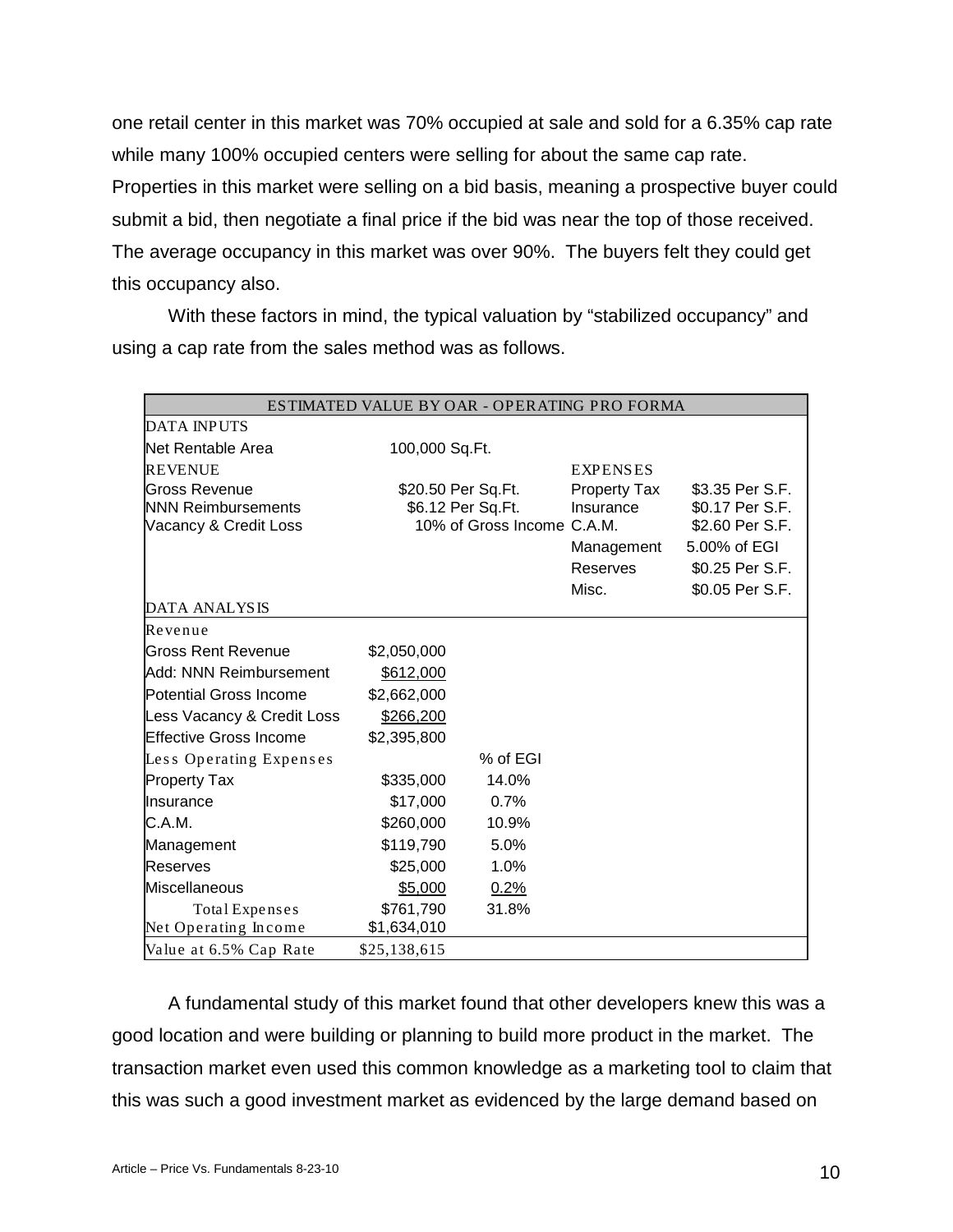all the recent building activity. The implication, as told by the buy/sell brokers, is the buyer of the subject could expect to resell in a few years at a profit in such an active market.

However, the fundamentals showed that there was not enough buying power in this market for so many shopping centers and that the subject could not compete as well as some of the newer properties with better locations and anchors coming into this market. In fact, the subject would be lucky to have 80% occupancy in a few years. Thus, the value by the fundamental method was \$17,800,000 (rounded), about \$7.3M less than the sales comparison by cap rate method.

The following shows the DCF fundamental method based on the appraiser's Market/Marketability study forecast of the subject potential occupancy and rents.

| <b>DATA INPUT</b>                      |               |                  |       |                    |                  |        |  |
|----------------------------------------|---------------|------------------|-------|--------------------|------------------|--------|--|
|                                        | <b>INCOME</b> |                  |       |                    | <b>OCCUPANCY</b> |        |  |
| Est. Market Leases/With Reimb.CAM\SF-> |               | \$               | 26.62 |                    |                  |        |  |
|                                        |               |                  |       |                    |                  |        |  |
|                                        | Year          | Rent<br>Increase |       | <b>Future Rent</b> | Year             | Occup. |  |
| Wt. $Avg.$ Leases ->                   | 2006          | 3%               | \$    | 27.42              | 2006             | 83%    |  |
| Wt. Avg. Leases $\rightarrow$          | 2007          | 3%               | \$    | 28.24              | 2007             | 83%    |  |
| Wt. $Avg.$ Leases ->                   | 2008          | 3%               | \$    | 29.09              | 2008             | 83%    |  |
| Wt. $Avg.$ Leases ->                   | 2009          | 3%               | \$    | 29.96              | 2009             | 80%    |  |
| Wt. Avg. Leases ->                     | 2010          | 3%               | \$    | 30.86              | 2010             | 80%    |  |
| Wt. $Avg.$ Leases ->                   | 2011          | 3%               | \$    | 31.79              | 2011             | 80%    |  |
| Wt. Avg. Leases->                      | 2012          | 3%               | \$    | 32.74              | 2012             | 80%    |  |
| Wt. Avg. Leases ->                     | 2013          | 3%               | \$    | 33.72              | 2013             | 80%    |  |
| Wt. $Avg.$ Leases ->                   | 2014          | 3%               | \$    | 34.73              | 2014             | 80%    |  |
| Wt. $Avg.$ Leases ->                   | 2015          | 3%               | \$    | 35.78              | 2015             | 80%    |  |

Shopping Center - by DCF Analysis of Fundamental Forecast of Subject - Mid Range Forecas t

EXPENSES - Same as previous Cap Rate Method and increasing at 3% per year for inflation

| <b>FINANCIAL</b>             | Low      | Mid    | High   |
|------------------------------|----------|--------|--------|
| Discount Rates $\rightarrow$ | $9.50\%$ | 10.00% | 10.50% |
| Terminal Cap Rate            | $9.00\%$ |        |        |
| Selling Expenses             | 3.00%    |        |        |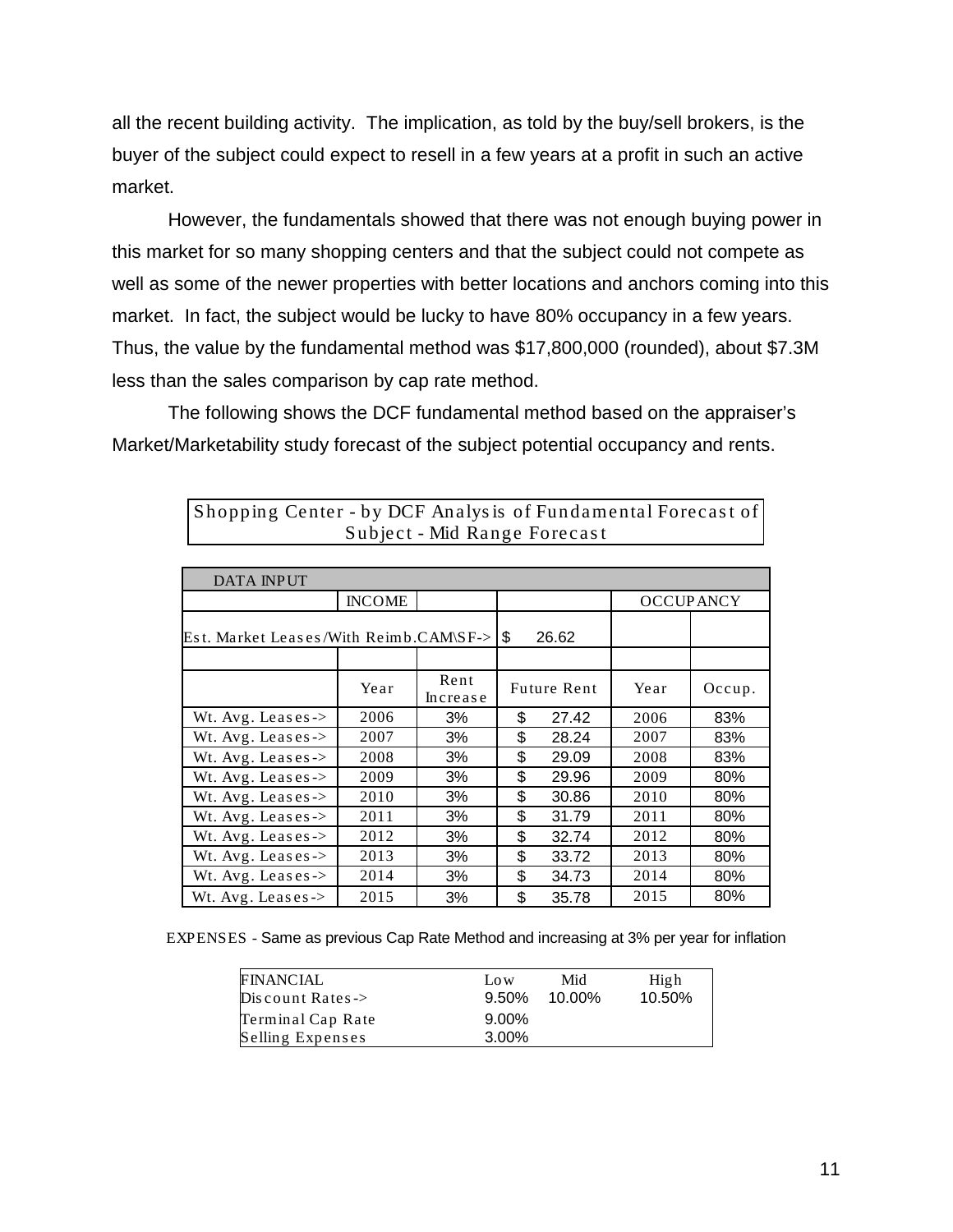| <b>DCF ANALYSIS</b>    | 1             | $\overline{2}$              | 3                       | 9                                       | 10               |
|------------------------|---------------|-----------------------------|-------------------------|-----------------------------------------|------------------|
| Year                   | 2006          | 2007                        | 2008                    | .2014                                   | 2015             |
| Potential Gross Income |               |                             |                         |                                         |                  |
| Total Inc. Rent +CAM   | \$2,741,860   | $$2,824,116$ \$2,908,839 \$ |                         | 3,473,306                               | \$<br>3,577,505  |
| Less Vacancy           | 466,116       | 480,100                     | 494,503                 | 694,661                                 | 715,501          |
| Eff. Gross Income      | \$2,275,744   |                             |                         | $$2,344,016$ $$2,414,337$ $$2,778,645$  | \$<br>2,862,004  |
| Less Expenses          |               |                             |                         |                                         |                  |
| $Mgt/Mis$ c            | \$<br>113,787 | \$<br>117,201               | 120,717 \$<br>1\$       | 138,932                                 | \$<br>143,100    |
| Reimb./CAM             | 635,510<br>\$ | 654,575 \$<br>\$            | 674,213 \$              | 805,045                                 | 829,196<br>\$    |
| Total Expenses         | 749,297<br>\$ | \$<br>771,776 \$            | 794,929 \$              | 943,977                                 | \$<br>972,297    |
|                        |               |                             |                         |                                         |                  |
| Net Opr. Income        | \$1,526,447   |                             |                         | $$1,572,240$ $$1,619,407$ ; \$1,834,668 | \$<br>1,889,708  |
| Plus Reversion         |               |                             |                         |                                         | \$<br>20,366,850 |
| Less Tenant\Capital    | \$<br>25,750  | \$<br>26,523                | 27,318 \$<br><b>1\$</b> | 32,619                                  | \$<br>33,598     |
| Total Cash Flow        | \$1,500,697   | $$1,545,718$ \$1,592,089 \$ |                         | 1,802,048                               | \$<br>22,222,959 |

Case Study #1 (continued) - Fundamental DCF Method

Pres ent Value @-> 10.00% \$17,844,640

# *Case Study #1 - Cap Rate Versus Fundamental Income Approach – The Reconciliation*

The reconciliation of these indicated values depends on the assignment question of the client. If the question is, "What is the expected transaction price today?", then the value is probably around \$25M, but if the question is, "What is the underlying value of this property?" It is probably around \$17.8M.

In comparing the results of the sales cap rate method to the fundamental DCF method, a typical reaction is- the discount rate and/or the future occupancy of the DCF did not reflect the buyer's perception; and if it had, then the DCF would have about the same value as the sales cap rate method. From the sales comparison point of view this may be true, but the property fundamentals point of view indicates that the underlying value also can be reflected by the fundamental DCF method, which is based on fundamental forecasts and discount rates derived independent of the transaction market.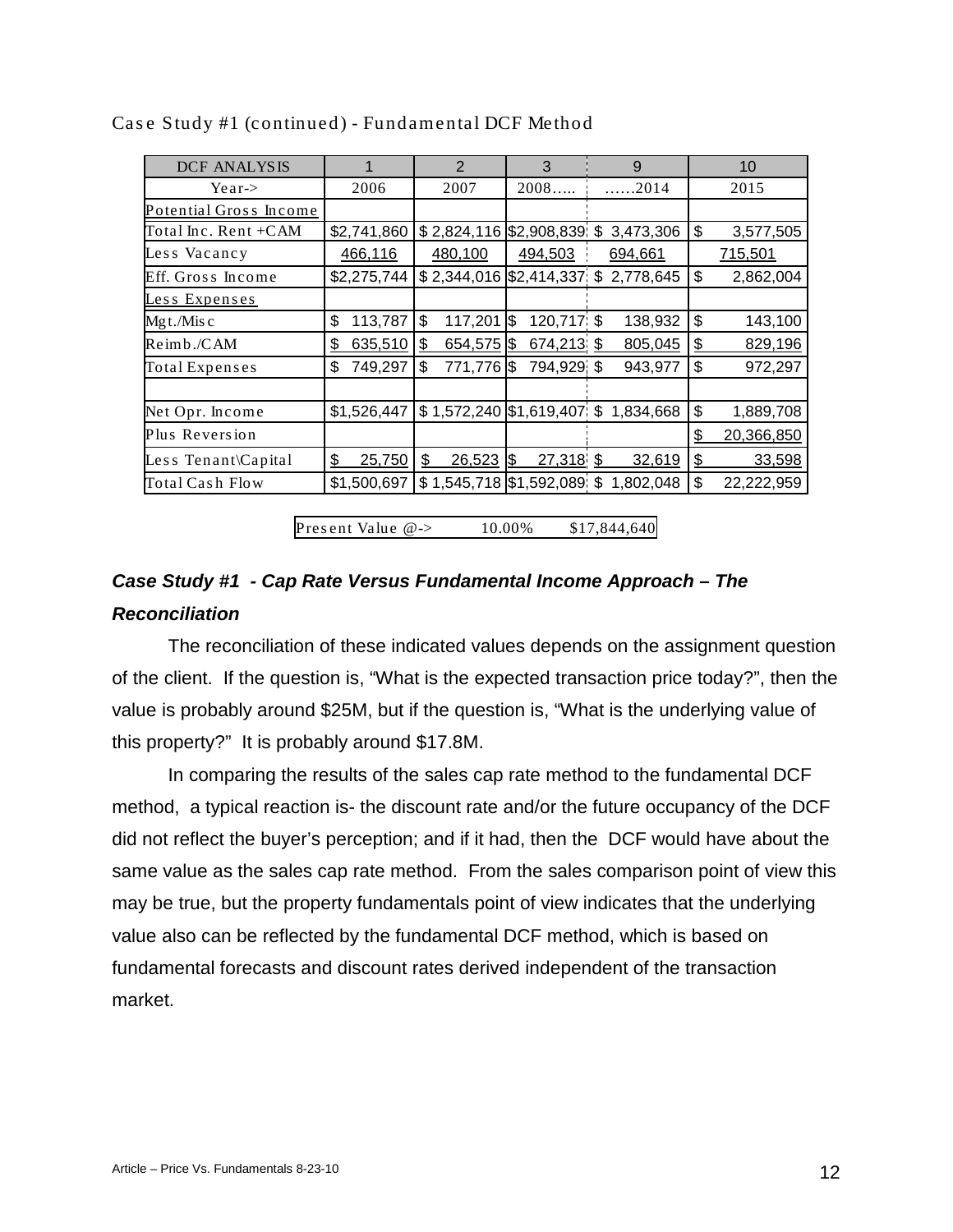## *Reconciliation of Shopping Center Case Study Value Indications*

The traditional dilemma is that many times we cannot agree about which method – sales or fundamentals – yields market value. Perhaps the value could be derived from both. If the appraiser's job is to analyze the real estate and not make decisions for clients, then the appraiser could simply show both methods.

Regardless, the purpose of this article is not to debate the discount rate or to decide if appraisers should put the buyer's forecast or the appraiser's market/marketability study forecast in the DCF. The message of this article is to consider the implications that might occur when the DCF is being mixed with data from the buy/sell market and the appraiser's forecast. Both methodologies have a place and can be used. The key seems to be understanding the differences in the transaction data and the fundamental data and the bearing of each on the value conclusion.

## *Case Study #1 Post Script*

Cap rates in this market have increased about 2% points. If the previous proforma net income is capitalized at 9% then the value is back to fundamental value. (NOI pro forma \$1,634,010/ .09=\$18,155,667). If the pro forma is adjusted to a realistic average occupancy (about 80%) then the value would be in the \$15M range. The fundamental value inputs would not significantly change and the fundamental value in 2009 is about the same as in 2006. However, between 2006 and 2009, the buy/sell market dropped at least 30%. This is consistent with activity in this market in late 2009. This also shows that the buy/sell market overreacts both up and down as now the buy/sell market is below this property's fundamental value.

# *Appraisal Case Study #2 - Using Sales as Evidence of Fundamental Demand - Value Implications*

Another example of a problem created by mixing the transaction (sales) market and fundamental market data is using only sales as the basis of the value conclusions. Appraisers may inadvertently accept that because there are recent sales of land to users who build, for example, convenience stores, it must be financially feasible to build a similar convenience store on the adjacent subject property, so therefore that is the value of the land.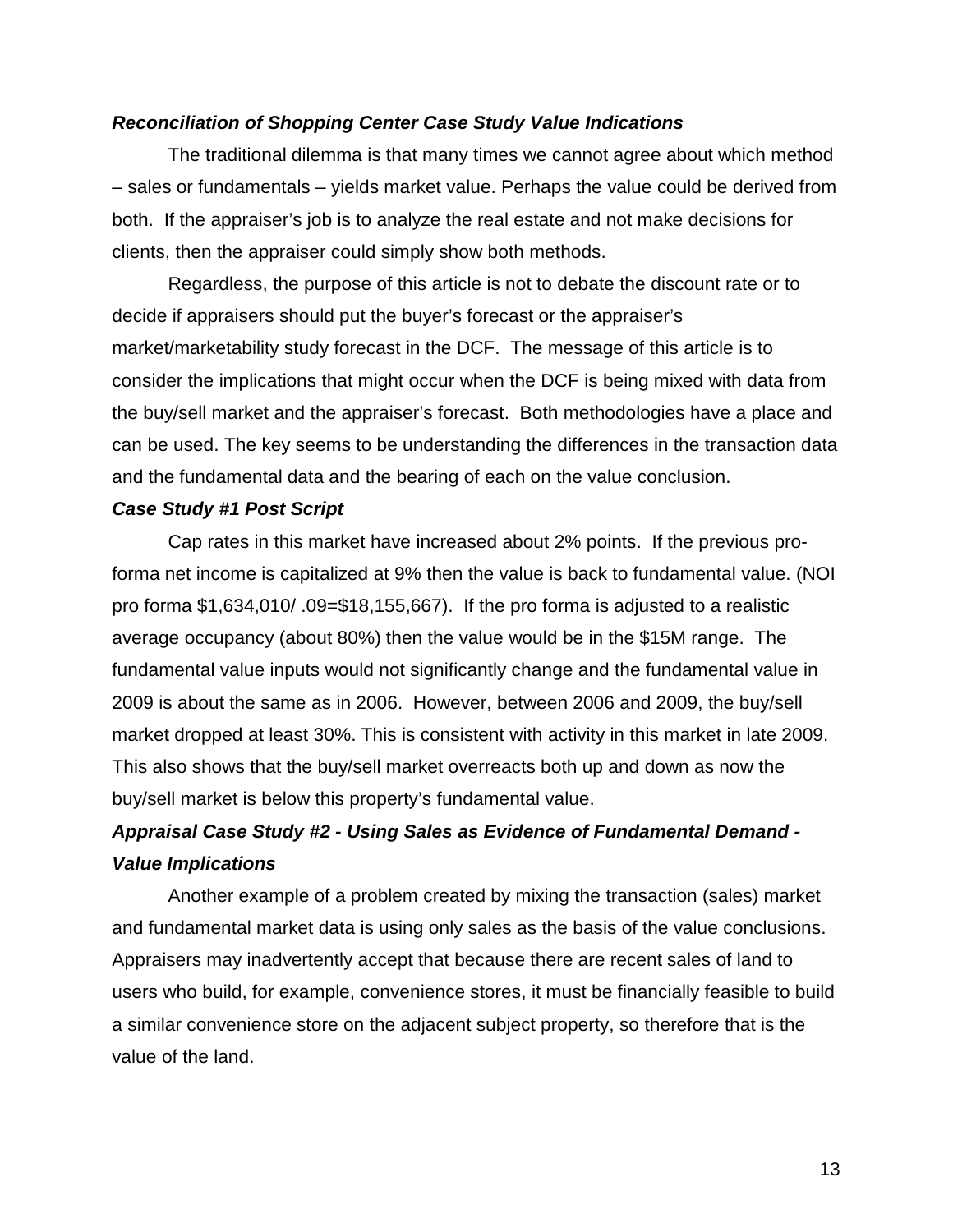In a relatively stable market of buy/sell (transactions) and fundamental factors (i.e., steady demographic growth) this conclusion of more convenience store demand may be correct. However, in a market with the transactions market or fundamental markets out of balance, the demand for more convenience stores may not be indicated by the transaction market.

For example, if the transaction market is in some type of bubble, the buyer/developer may be motivated by other factors than fundamentals, such as unique financing times (as seen in the 2006 period) or have a client that has to "get money into real estate now and this is the only way." On the other hand, there may not be a bubble market but fundamental demand may show this market is oversupplied. The last sale of a convenience store satisfies demand in this market and now it is not financially feasible to build any more convenience stores.

This latter situation was found in an appraisal some years back of a vacant, one-acre pad site on the corner of two major thoroughfares.<sup>[13](#page-13-0)</sup> The subject pad site was part of a grocery anchored shopping center and the assignment was to find the market value of the vacant one acre pad site.

Within six months prior to the appraisal date, three pad sites sold across the street: one for a 7-11 convenience store, another for a Pizza Hut, and one adjacent for a Kentucky Fried Chicken. The convenience stores consistently sold for about \$16 per square foot and the fast food for about \$10 per square foot. The following graphic shows the location of the sales and their sales prices.

This shows all the typical qualities of a clear-cut appraisal. All of the sales were recent and were similar in size, zoning, utilities, curb cuts, location etc.; that is, they were alike in all ways except some were on a corner and some were not. The sale to users can be an indicator of more demand for this use so without further study the subject highest and best use is concluded as convenience store and its value is \$16 per square foot.

<span id="page-13-0"></span><sup>&</sup>lt;sup>13</sup> Stephen F. Fanning, Market Analysis of Real Estate, (Chicago: Appraisal Institute, 2005) 399-402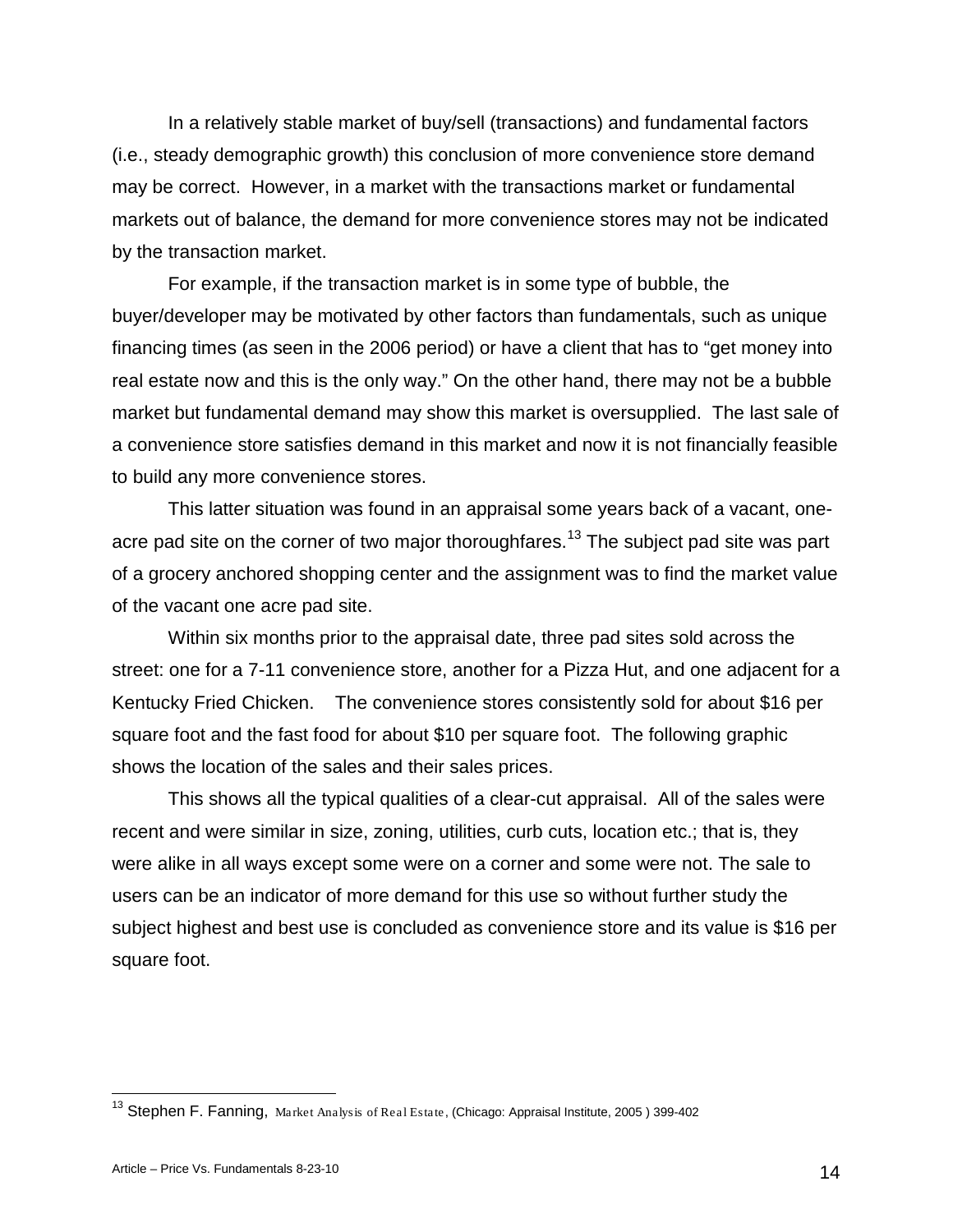

However, sales to users can also be an indicator of oversupply, with the last sale satisfying near-term demand for this type of real estate product at this location for some time. The over or under supply question usually cannot be answered by just looking at the transaction market activity. Some fundamental analysis is needed.

In this case, the Highest and Best Use conclusion by fundamental analysis was convenience stores were oversupplied while fast food was not. Thus, the value was \$10 per square foot. It turned out an Applebee's restaurant was built on the subject site and paid just under \$10 per square foot. This shows the appraiser's dilemma of using sales transactions as indicators of fundamental demand and how the two can sometimes be at odds with each other.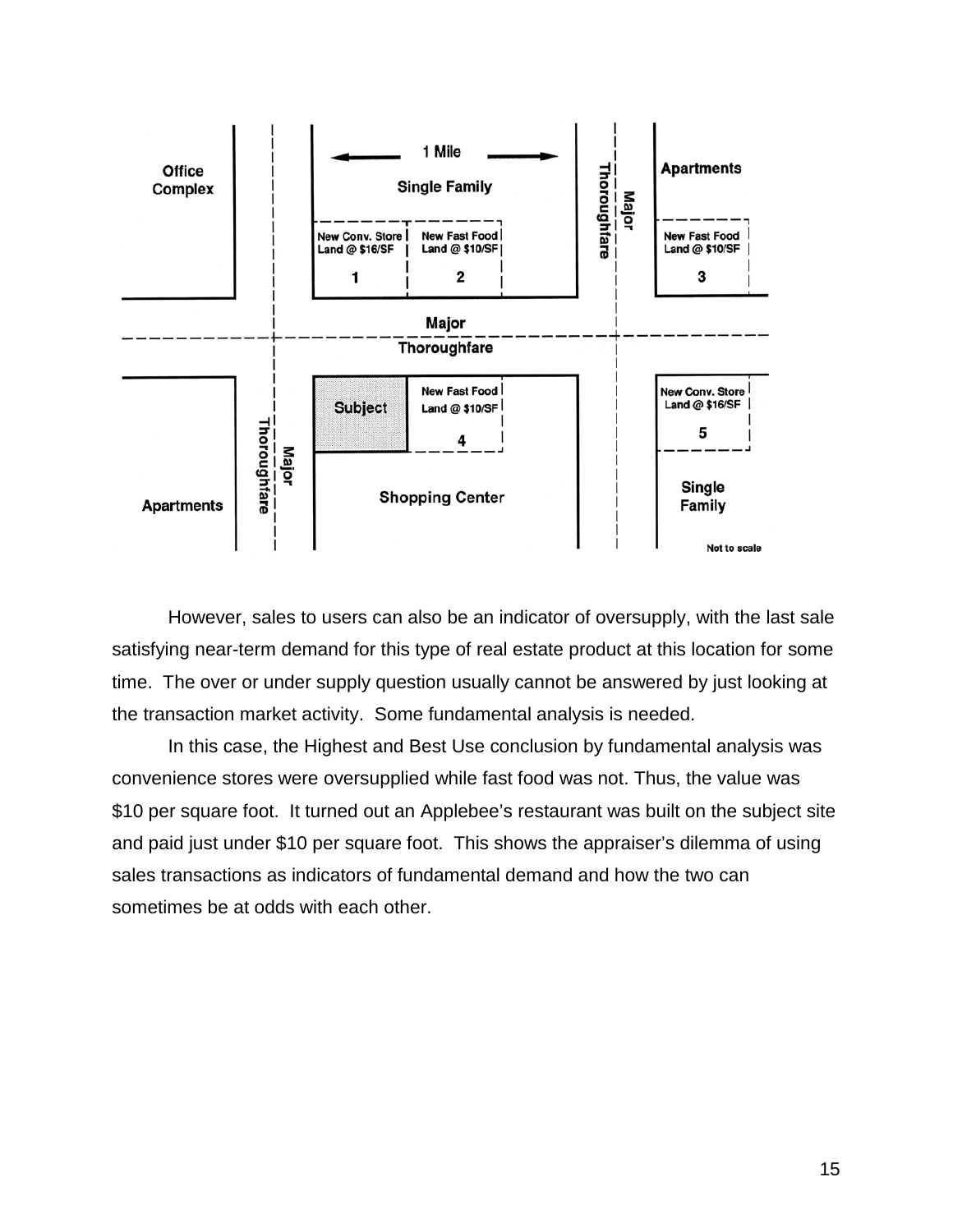## *Appraising in Markets with No Sales*

Fundamental methods of valuation become a necessity in markets with few transactions.

For example, in 2006 the average household in California spent 53% of income on housing. When the bubble burst there were very few house sales and many people said value of these houses could not be determined. It is more difficult, but it isn't impossible to value houses in such a market.

One fundamental method to consider is to take the average household income in a neighborhood and utilize the proven criteria of 27% can be spent on housing. The maximum loan amount is added to a standard down payment and the result is the average house price in that neighborhood. Each individual house can be adjusted from that.

Likewise, with commercial property the fundamental approach becomes the guiding approach and then the cost approach and sales are adjusted off the results of the fundamental value. There are various methods that could be used<sup>[14](#page-15-0)</sup> but the most explicit method is a discounted cash flow based on a Level C market/marketability study. This method estimates what an investor could afford to pay for the property based on the current market economics and the most likely user's ability to pay for that use. Richard Ratcliff called this the simulation method<sup>[15](#page-15-1)</sup> - use of the income approach to simulate what a buyer and seller would most likely pay for this property in the current market. Grissom/Diaz<sup>[16](#page-15-2)</sup> called this "The Behavioral Approach". This article calls it the fundamental value approach, but all are different labels for a method that finds an appraiser looking at "feasibility and market analysis, forecasting, and the estimation of normal occupancy levels, effective demand, competition, reasonable projection periods and rates of capture and absorption."[17](#page-15-3)

- o Judy Baumgarten, " Market Value When There is No Market", *The Appraisal Journal (*October 1978), pg. 79-80
- 

<span id="page-15-0"></span><sup>&</sup>lt;sup>14</sup> Examples in Appraisal Journal Articles:

o Terry V.Grissom, MAI, PhD & Julian Diaz III, Phd. ,"Valuation without Comparables: *The Appraisal Journal* (July 1991), pg. 370-376

<span id="page-15-1"></span><sup>&</sup>lt;sup>15</sup> Richard U. Ratacliff, Valuation for Real Estate Decisions (Santa Cruz, Calif: Democrat Press, 1972) pg. 79-83

<span id="page-15-3"></span><span id="page-15-2"></span><sup>16</sup> Terry V.Grissom, MAI, PhD & Julian Diaz III, Phd., "Valuation Without Comparables: *Appraisal Journal* (July 1991), pg. 370-376  $17$  Ibid, pg. 372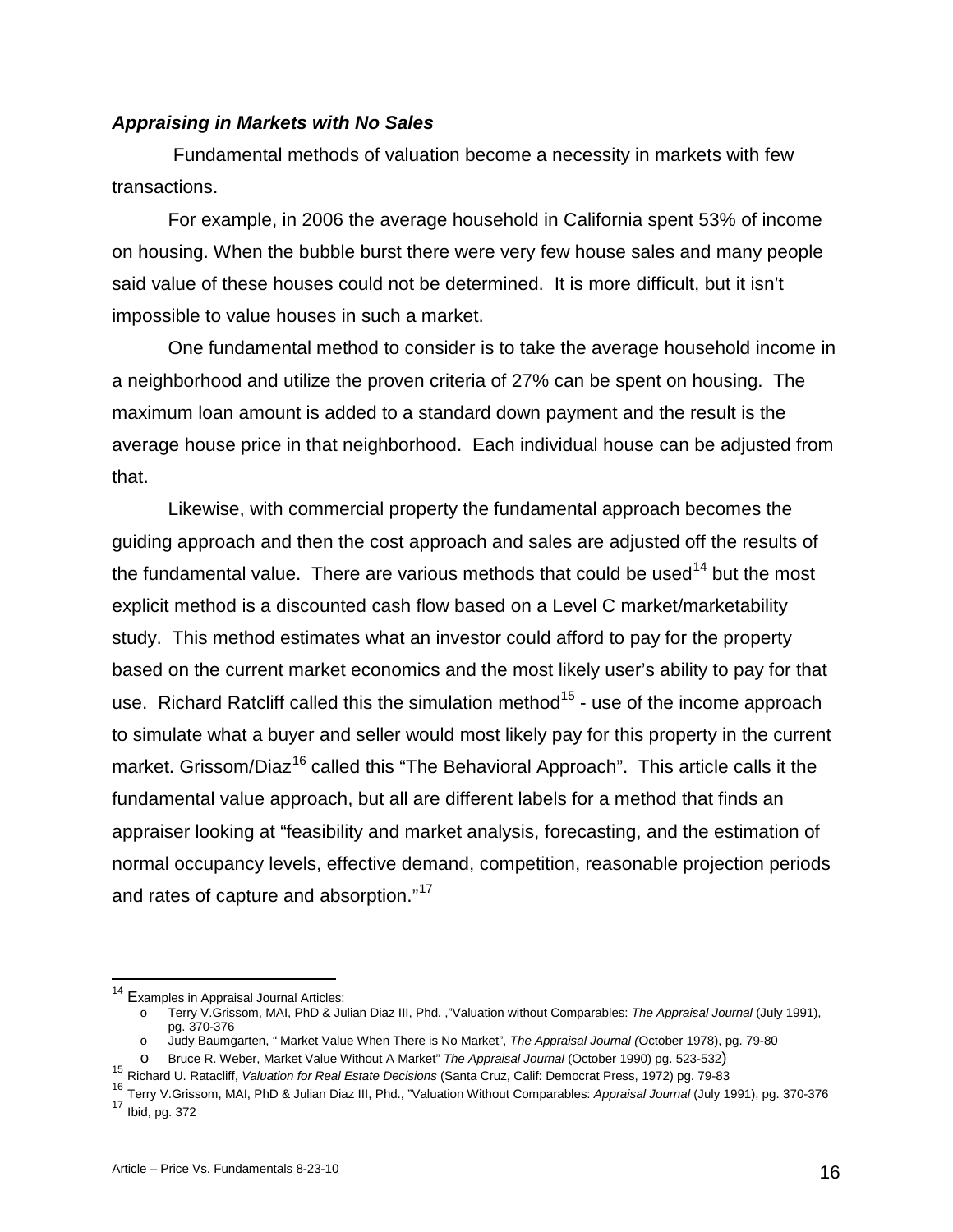Consider the previous case studies in this article, but now assume they are in a down market.

The first case study had numerous sales and building activity but that all stopped in 2009. Lending stopped, sales stopped and the planned projects did not come on line. This had an interesting effect; the rents went down because of income loss of the retail customers in the trade area. The lack of capital, however, for new construction was a positive for future absorption prospects as no new competition was expected for many years. Also, this market continued to grow in population in spite of the economic downturn. Thus, even though rents decreased about 15%, future occupancy prospects were higher than the previous high market cycle of 2006 because of lack of new competition and growing customer base. The result of the fundamental value of the shopping center was about 10% to 15% lower according to the fundamental value method. This was in contrast to expectations of local brokers and experts that indicated if the property sold in this down market it would have to be discounted up to 40%.

The second case study was a land appraisal. Assume now all the sales were three years old. The current market is like the 2009 market with no current sales transactions. In that case the three year old sales would have to be adjusted down for market conditions. Say the fundamental study found it to be three more years until new demand for fast food and eight more years until a new convenience store would be needed. Based on a 15% discount rate, the present value of the case study (\$10 per square foot fast food and \$16 per square foot convenience store) user sales would be \$6.58 per square foot for fast food and \$5.25 per square foot for convenience store. Thus, the value by fundamental value method would be about \$5.25 to \$6.50 (rounded) per square foot. The value by this fundamental approach would then need to be reconciled with the market transaction approach, which means adjusting old sales, conducting broker interviews, and other similar techniques that might be used to gauge the potential transaction prices in a down market.

17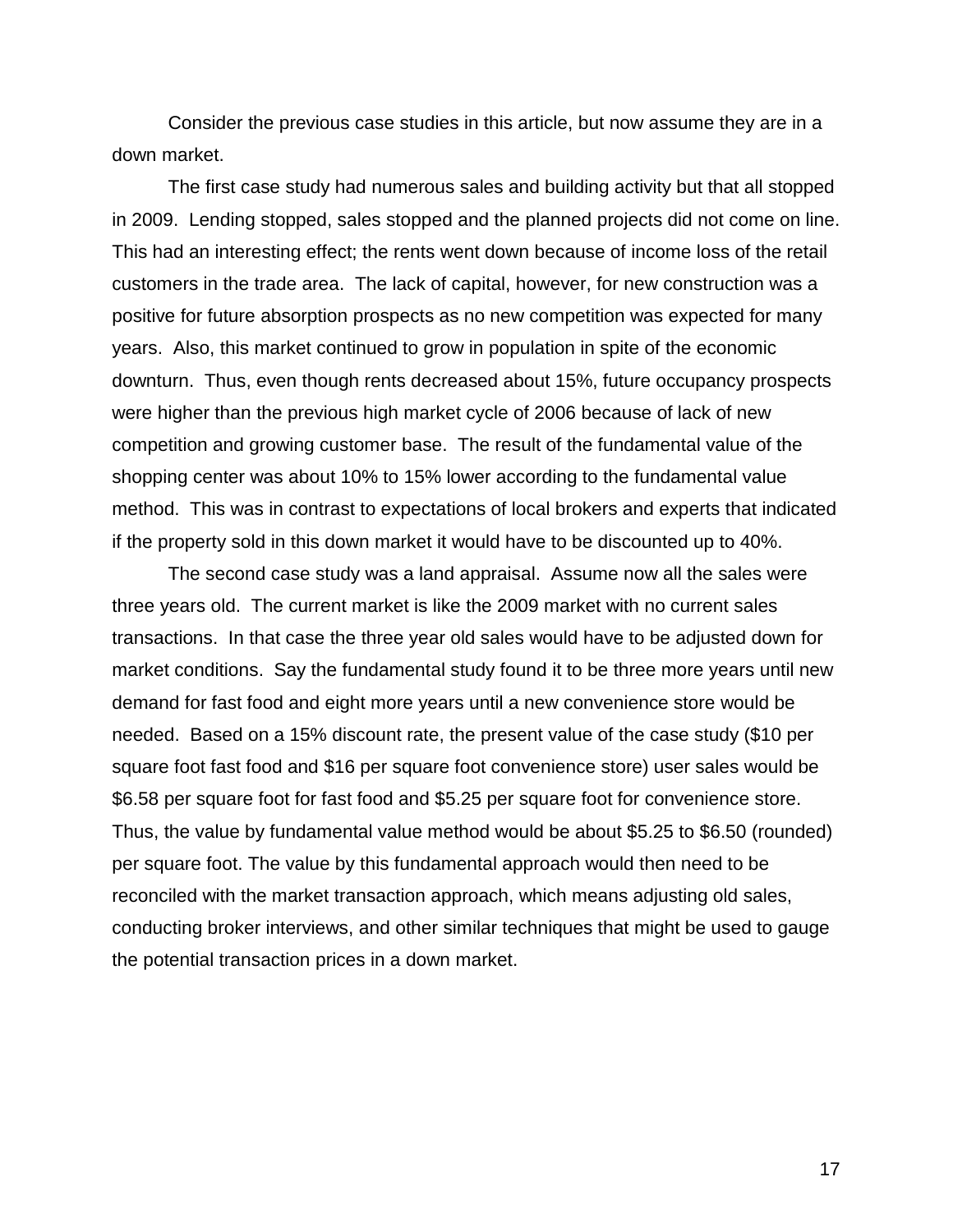#### *Appraisal Methods and the Two Market Implications*

Right or wrong, appraisers are criticized for providing appraisals based solely on the buy/sell market data. Usually this is what the client requests in the assignment, but that is seldom remembered when extreme market cycles reverse themselves. We hear, for example, that appraisers only tell clients what the market value was last year.

There could be many solutions to this problem but perhaps one is to start with making sure the clients know when they are asking for value based only on market analysis of the transaction market (i.e. buy/sell market) and when they are asking for value based on the market/marketability analysis of the fundamental market and when they are asking for both.

Another solution might be for appraisers to *disconnect* these two market segments in the appraisal analysis and then connect them as appropriate in the final value reconciliation analysis. The disconnect would be to make the three approaches more independent and consequently give a good base for the reconciliation.

The Income Approach would be based on fundamental (users) demand for space - i.e,. what the users of the real estate can afford over time. This income valuation method would not use cap rates from sales (remember we want to disconnect and cap rates are a sales unit of comparison which will be used in the sales comparison section). Thus, we would use some type of yield capitalization such as DCF with the income forecast based on data of market/marketability fundamentals - not what buyers and sellers are forecasting, but based on the appraiser's interpretation of the market fundamental data. Discount rates could be based on data such as historical real estate yield spread to treasury bills, or alternative investments, or variations of the old lender cap rate method of NOI/Coverage Ratio, etc.

The sales comparison approach would be just that - sales comparison. It would try to reflect what those types of properties are selling for at that point in time, whether in a bubble market or in a greatly depressed market. The appraiser could include the cap rate approach here.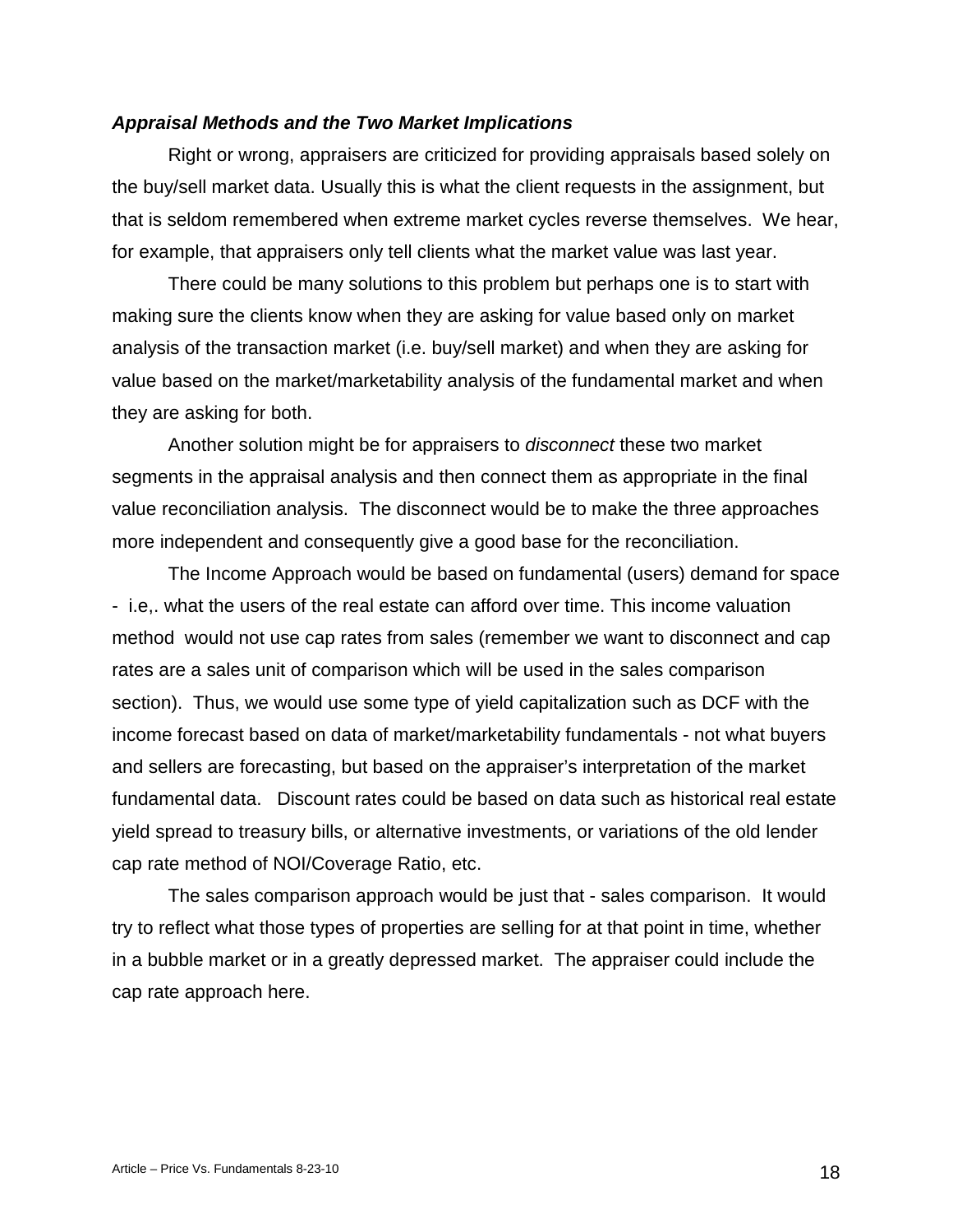Alternatively, put the cap rate method in its own section if the income pro forma $^{18}$  $^{18}$  $^{18}$  is the appraiser's forecast; then the cap rate approach could be considered a hybrid between the sales comparison and fundamental income approaches. This would depend on how the cap rate is generated and how the income forecast is made. If the cap rate is unadjusted for occupancy and adjusted only for consistency in expenses then this is a straight ratio of the sales and is a pure sales comparison approach. However, if the income occupancy of sales and subject or adjusted by the appraiser based on his/her forecast of the subject and sales then it is a more hybrid approach of the sale/income methods.

The last approach, cost approach, is treated as always for land value - sales comparison and physical and functional obsolescence, but external obsolescence (or benefit) presents a problem. Keeping the approaches separate requires that depreciation from sales, or depreciation from capitalizing lost income cannot be used. One solution is to exclude external obsolescence, and the cost approach then becomes an analytical tool. For example, this type of value by cost approach without external obsolescence could be considered the value of the property in a stable market with a property competitive equally with all other properties. This will give a good analytical base to compare the results of the other two approaches in reconciliation. Another variation might be to make the cost approach part of the income section analysis by applying the capitalized income loss method of depreciation.

<span id="page-18-0"></span><sup>&</sup>lt;sup>18</sup> Many appraisers pro forma comps for cap rates then pro forma subject to apply cap rates. These pro forma are the appraiser's forecast for the comparables and the subject and thus is a form of fundamental analysis since the income pro forma is the appraiser's forecast of their view of the future market for the comps and subject. Note this is not necessarily a recommended method but is a method observed as practiced by many appraisers.